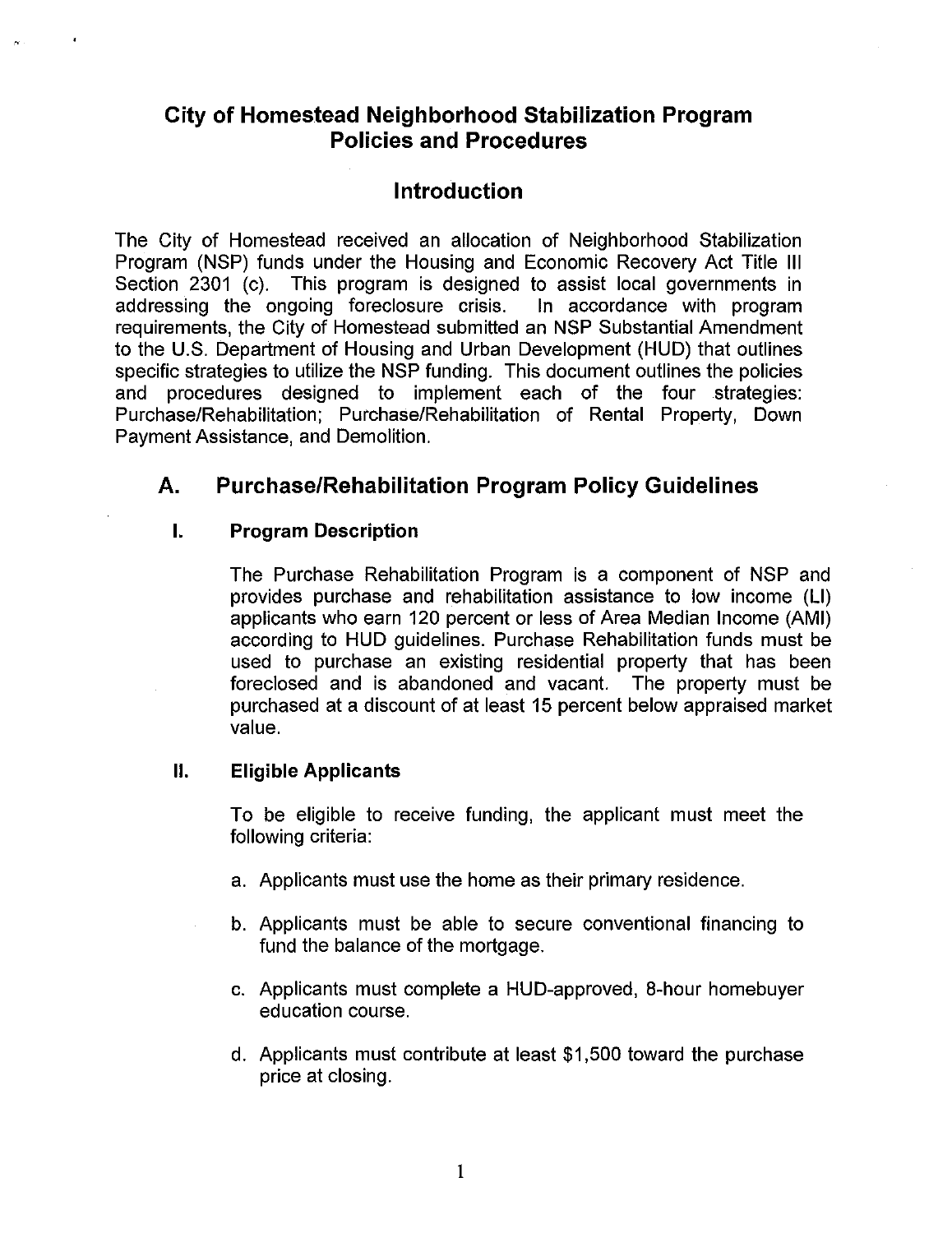- e. Applicants must be employed and have an established credit history.
- f. Applicants must be U.S. citizens or have permanent residency immigration status.
- g. Applicants income must fall within the following income limits for FY 2009 (income limits increase proportionately with family size):

|                  | Family   | Family   | Family   | Family   | Family   | Family   |
|------------------|----------|----------|----------|----------|----------|----------|
|                  | of 1     | nf 2     | of 3     | of 4     | of 5     | of 6     |
| Income<br>Limits | \$56,600 | \$64,700 | \$72,800 | \$80,900 | \$87,350 | \$93,800 |

#### **Ill. Uses of Program Funds**

Purchase Rehabilitation funds must be used to purchase a residential property within the incorporated limits of the City of Homestead. The property must be foreclosed, abandoned and must be purchased at a discount of at least 15 percent below appraised value.

Purchase Rehabilitation funds may be used for the following:

- a. The purchase of property within the incorporated City of Homestead that has been foreclosed or abandoned and lies within the NSP targeted ZIP Codes 33030, 33033, or 33035.
- b. Due diligence to determine property ownership and encumbrances.
- c. Environmental reviews of the property, if necessary.
- d. Closing costs and commissions as approved prior to closing by the City of Homestead.
- e. Other reasonable costs necessary to purchase the property as authorized by the City of Homestead.
- f. Cost to repair the house and bring it into compliance with minimum housing quality standards.

Purchase Rehabilitation funds may not be used for: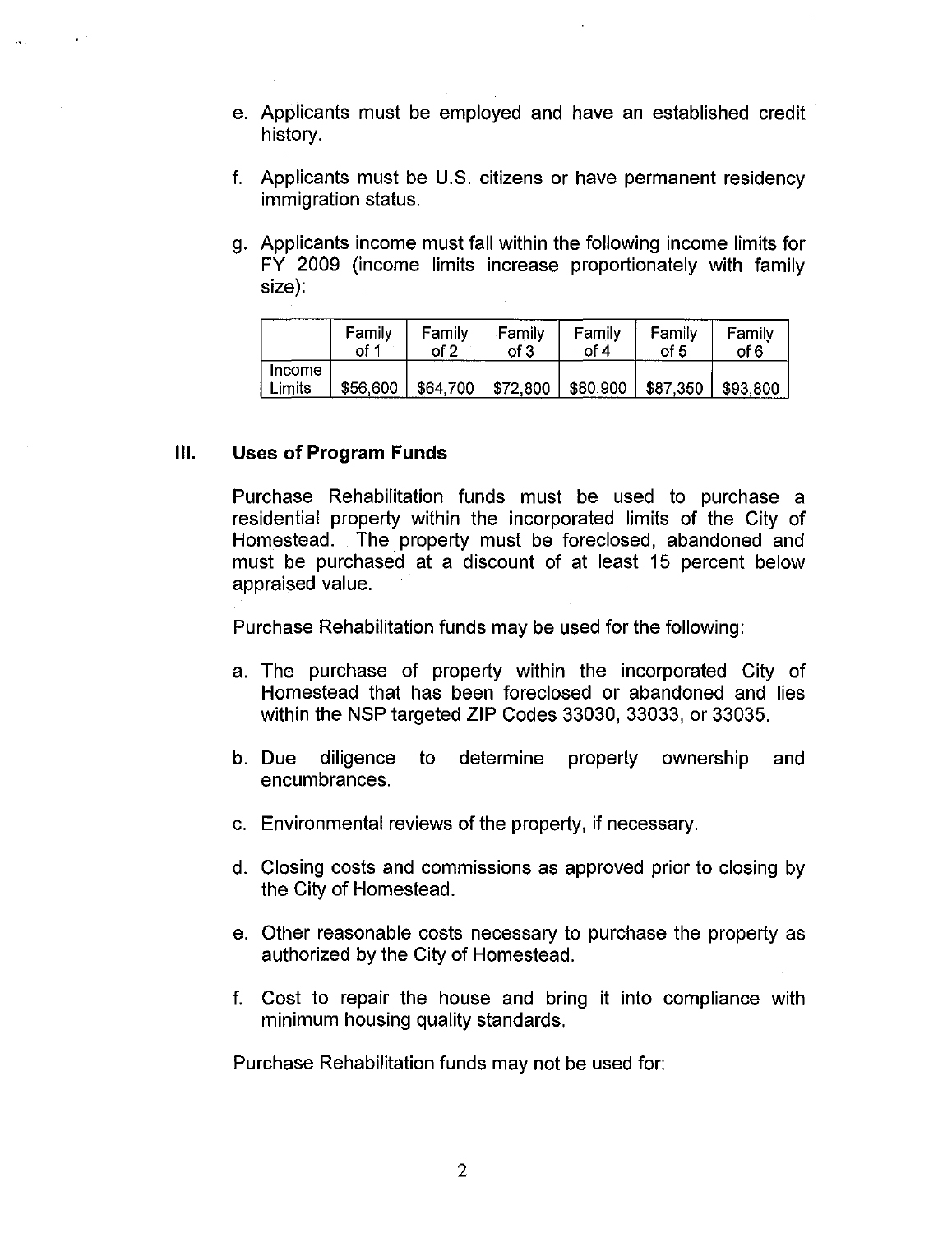- a. Renovation of luxury items unless deemed necessary for the health, safety and welfare of the home's residents. Examples of luxury items include, but are not limited to, swimming pools, whirlpool tubs, spas, saunas, and outdoor kitchens.
- b. Installation of luxury items, although upgrades may be eligible using applicant's funds. Examples of such luxury items include granite, marble, or manufactured solid surfaces in kitchens, floors or bathrooms, premium-grade carpeting, and other nonessential components of home repair.
- c. Installation or purchase of any items not approved by the City's Housing Assistance Plan.
- d. Purchase of furniture or equipment other than approved residential appliances.

#### IV. **Eligible Properties**

All properties purchased using Purchase Rehabilitation funds must meet the following criteria

- a. The property must be located within the incorporated City of Homestead and within NSP targeted ZIP Codes 33030, 33033, or 33035.
- b. The property must be an existing single-family residence, condominium, townhome, duplex, triplex, or other residential building.
- c. The property must be foreclosured and abandoned according to NSP definitions.
- d. The property must be vacant.
- . e. The total cost of the house must conform to the mortgage limits established by FHA for Miami-Dade County.
- f. The property must be appraised by an independent appraiser assigned by the City of Homestead, before and after rehabilitation.
- g. The property must be purchased at a minimum discount of 15 percent below appraised value.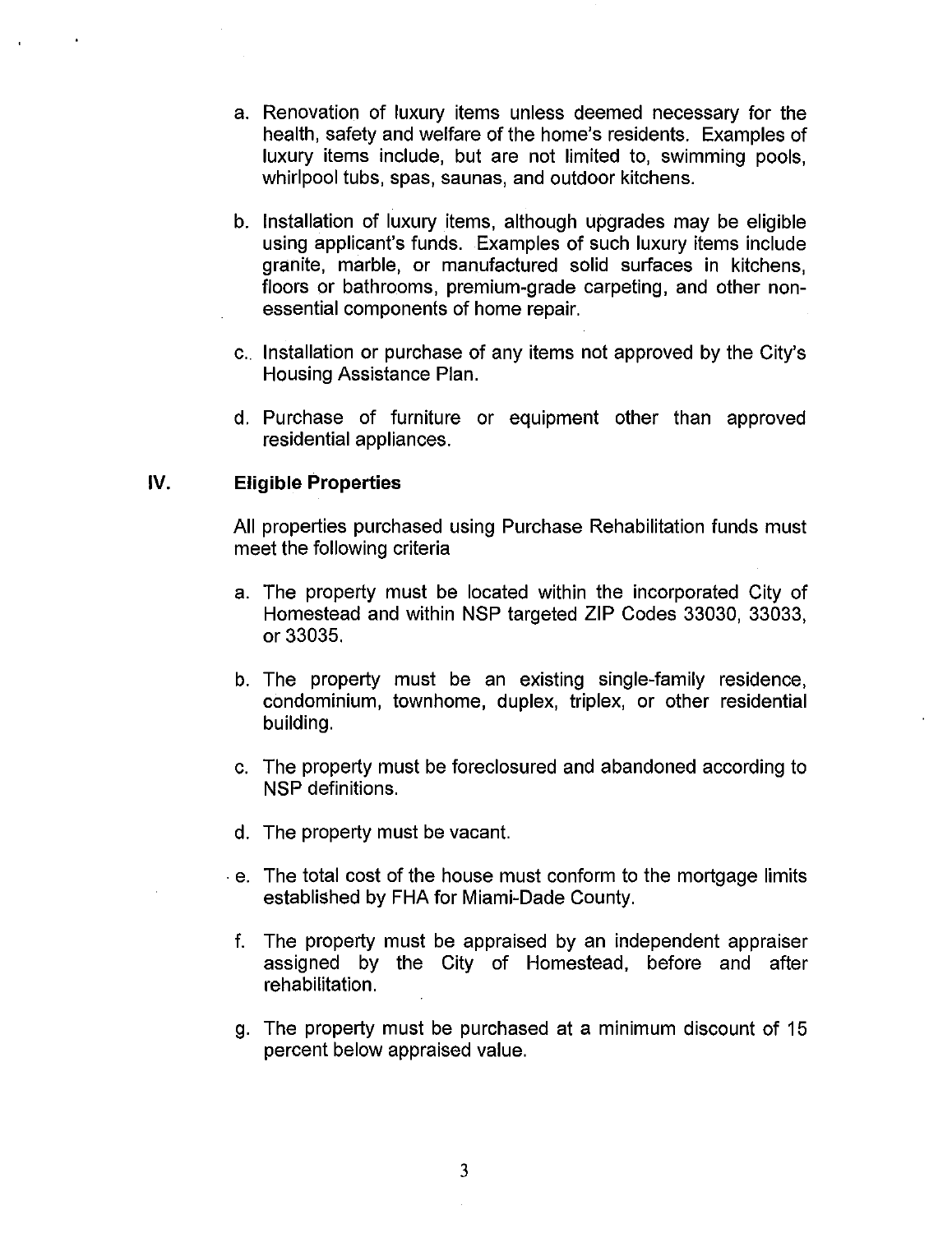- h. Mobile homes and manufactured homes are ineligible to receive Purchase Rehabilitation funds.
- i. The property must meet Housing quality standards as soon as possible after closing.
- j. The property must be evaluated prior to sale by a City of Homestead representative, who will evaluate the property and determine the proper course of action for renovations, if needed.
- k. Properties with clear title will be given priority over properties that require legal action to achieve clear title.
- I. The property will be offered for sale only after it has been inspected by a City representative.

## **V. Acquisition, Rehabilitation, and Disposition Process**

The Purchase Rehabilitation Program is designed to purchase foreclosed properties that require rehabilitation. In order to rehabilitate the property, the following procedure must be followed:

- a. Properties to be purchased through the Purchase Rehabilitation Program must be inspected by a City representative to evaluate the amount of rehabilitation required to rehabilitate the house.
- b. After an initial inspection, a City representative will evaluate the property and prepare a work write up outlining necessary repairs.
- c. The property will be appraised by a City-approved appraiser.
- d. The City will make an offer on the property, enter into contract, and purchase the property.
- e. A bid package to repair the house will be prepared based on the work write up.
- f. The work write up will be put out to a public bid solicitation and a contract will be awarded.
- g. The rehabilitation will proceed and, once completed, the home will be offered for sale to qualified applicants.

### **VI. Maximum Assistance**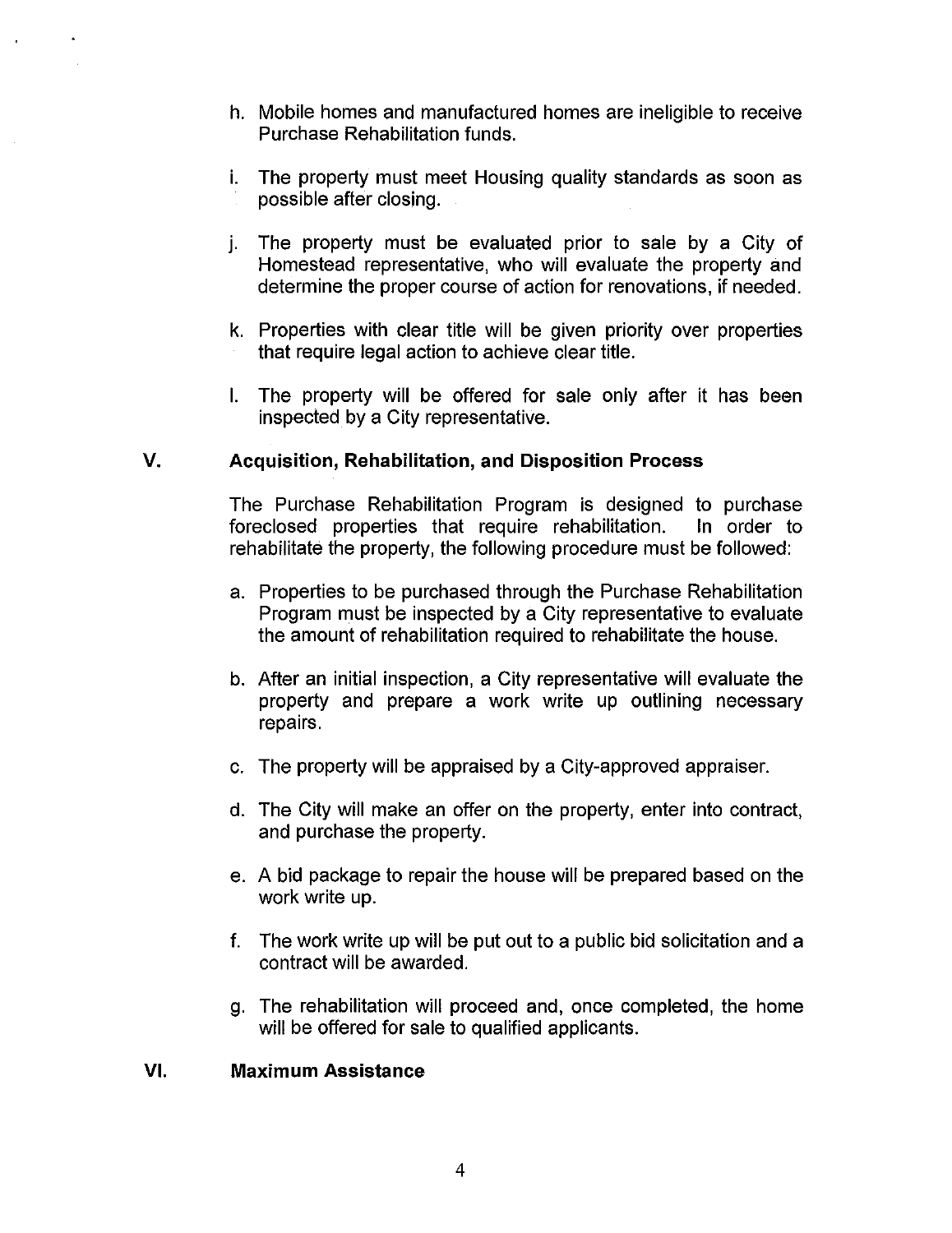The maximum amount of Purchase/Rehabilitation funds that may be provided to any one applicant is dependent on the required funds to repair and purchase the house, but in no case may the total cost of the house exceed the FHA limits established for Miami-Dade County.

The maximum amount of closing costs and prepaid expenses paid through this program may not exceed 2 percent of the maximum sales price. All closing costs are subject to review by the City of Homestead prior to closing.

## **8. Purchase I Rehabilitation of Rental Property Program Policy Guidelines**

### **I. Program Description**

The Homestead Purchase / Rehabilitation Rental Property Program is a component of NSP and provides loans to local non-profit organizations to provide rental housing to residents who make 50 percent or less (Low Income, or LI) of area median income (AMI) according to HUD guidelines. Eligible non-profit organizations should have a proven track record of providing housing or can partner with an experienced housing provider. These funds are not intended for transitional housing. The loan is provided at 0 percent interest with an affordability period of 25 years. The loan will amortize and be forgiven after the expiration of the initial 25-year affordability period. Funds must be used to purchase an existing residential property that has been foreclosured and has been abandoned and must be purchased at a discount of at least 15 percent below appraised market value.

#### **II. Eligible Applicants**

To be eligible to receive funding, the applicant must meet the following criteria:

- a. Be a bona fide non-profit entity in good standing with the State of Florida Department of State that provides housing or related social services to low income residents of the City of Homestead.
- b. Have 3 years of experience in providing rental housing or the ability to partner with an experienced housing provider or developer with at least 3 years of experience in providing rental housing.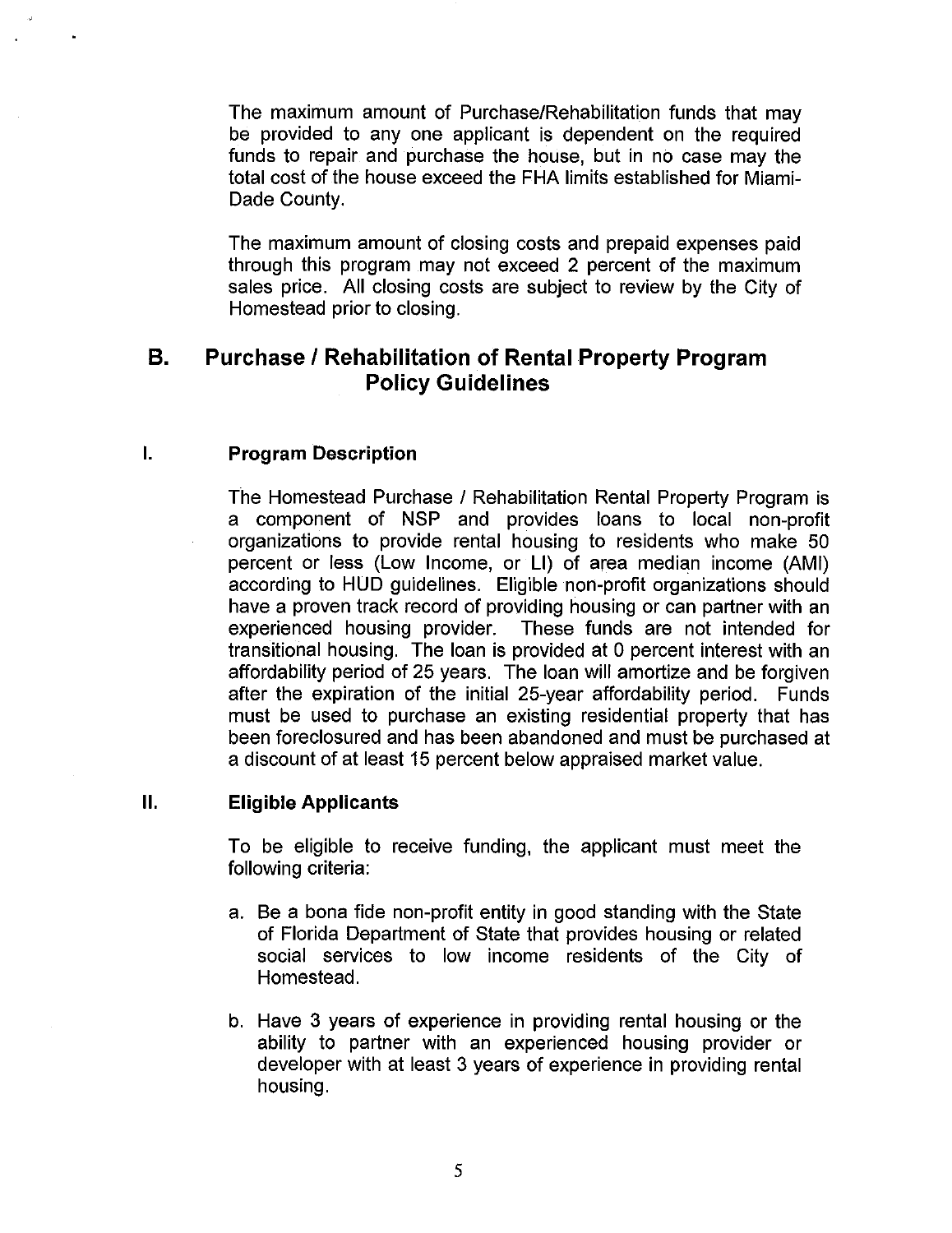- c. Priority will be given to experienced non-profit developers familiar with the City of Homestead.
- d. Demonstrate the ability to own and maintain residential property for an extended period of time.
- e. Provide pro forma statements of rental income and expenses.
- f. Demonstrate the ability to comply with Federal, State and local government requirements, including reports and periodic audits and monitorings as may be required.
- g. Developers for this strategy will be selected pursuant to a Request for Proposal (RFP). The RFP will be advertised in a newspaper with wide circulation in the City. The RFP advertisement must contain at a minimum the amount of funding that will be available, the strategy and the date, place and time the RFP will be due. It should also provide the name and contact information, including email address, of a staff person who can answer any information pertaining to the RFP. The advertisement must also provide a date for a workshop, if any.

## **Ill. Uses of Program Funds**

All program funds must be used to assist Low Income residents of the City of Homestead in order to provide affordable rental units. The rate of rents charged to LI households cannot exceed 30 percent of the tenants' adjusted gross income. Properties must be within the incorporated limits of the City of Homestead. NSP funds may not be used for transitional rental housing, normally defined as a period of less than 6 months tenancy.

Funds may be used for the following:

- a. The purchase of property within the City of Homestead that has been foreclosed or abandoned and is within the NSP targeted ZIP Codes 33030, 33033, or 33035.
- b. Due diligence to determine property ownership and encumbrances.
- c. Environmental reviews of the property.
- d. Rehabilitation of property to conform to minimum housing quality standards.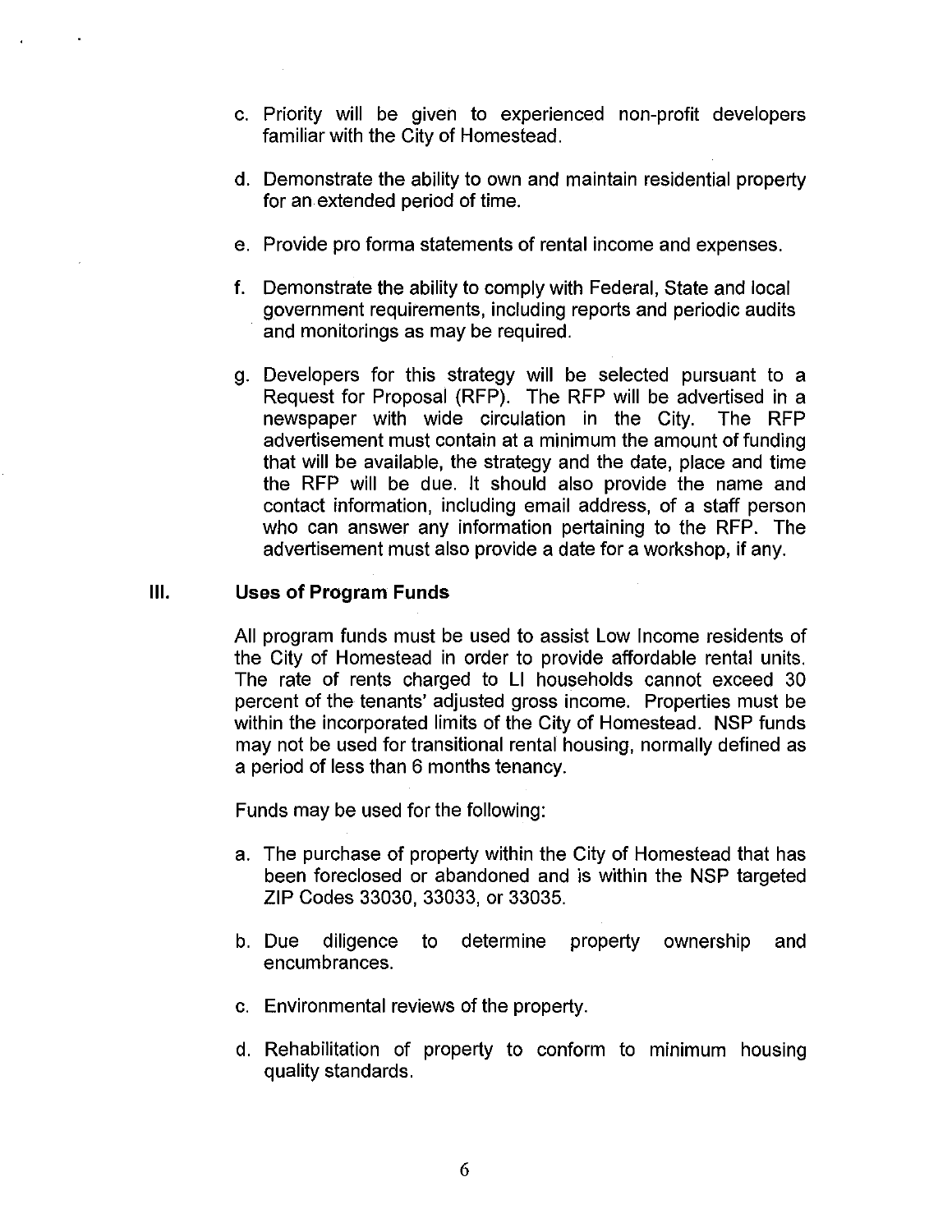- e. Closing costs and commissions as approved by the City of Homestead prior to closing.
- f. Other reasonable costs necessary to purchase and rehabilitate the property as authorized by the City of Homestead.

Program funds may not be used for the following:

- a. Administrative costs of the non-profit.
- b. Reimbursement of program application costs.
- c. Furniture or equipment for the rental property.
- d. Ineligible rehabilitation costs outside the scope of identified deficiencies in minimum housing quality standards.
- e. Any cost incurred before an award of funds by the City of Homestead.

#### **IV. Eligible Properties**

All properties purchased using Purchase / Rehabilitation Rental Program funds must meet the following criteria.

- a. The property must be located within the incorporated City of Homestead and ZIP codes 33030, 33033, and 33035.
- b. The property must be an existing single-family residence, multifamily building, townhouse, condominium, duplex, triplex, or other residential building.
- c. The property must be foreclosed and abandoned according to NSP definitions.
- d. The property must be vacant.
- e. The property must conform to all applicable City zoning and building codes or have the ability to meet such requirements upon completion of renovations.
- f. The property must be purchased at a minimum discount of 15 percent below appraised value.
- g. Mobile homes and manufactured homes are ineligible to receive NSP assistance.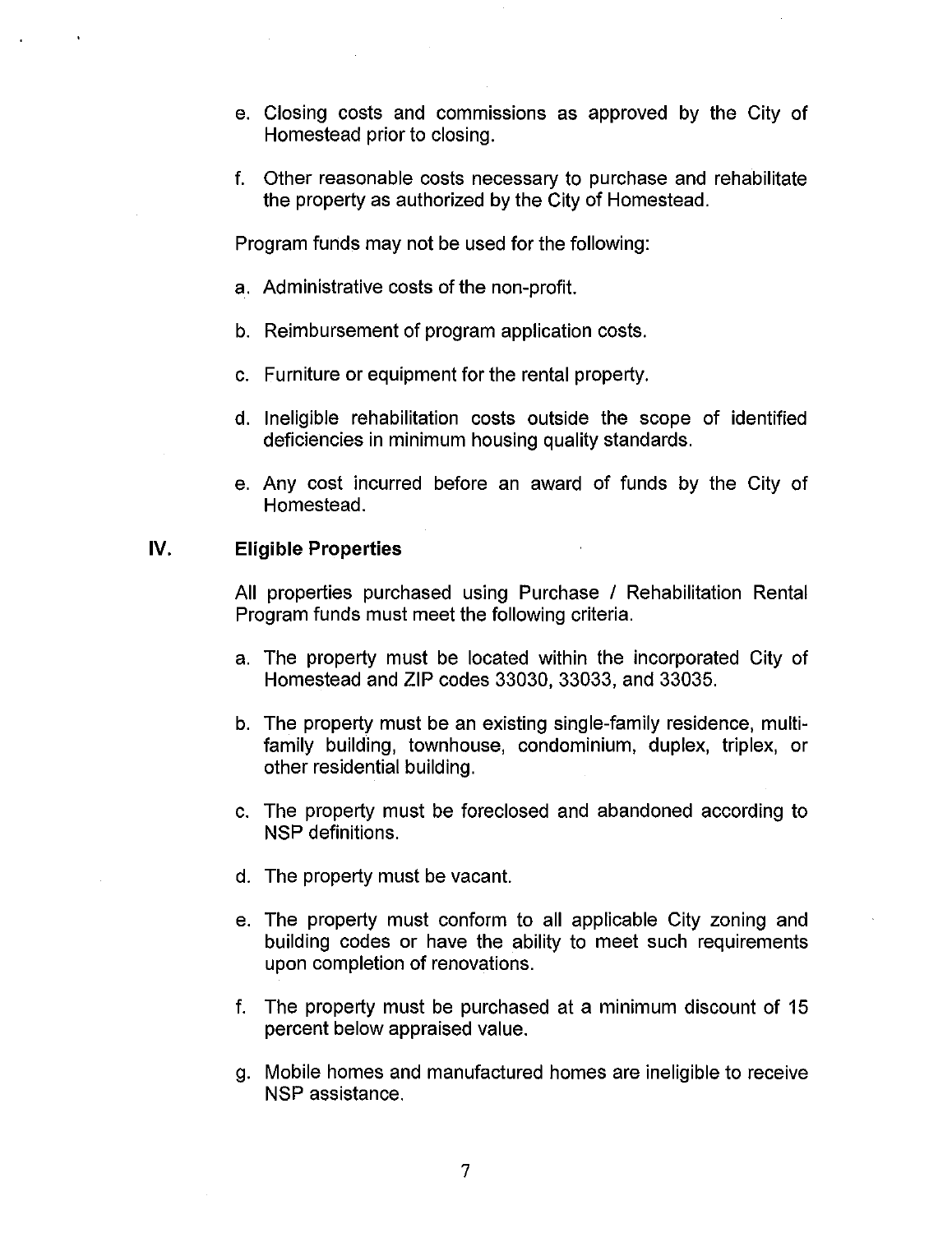- h. The property must meet Housing quality standards within 150 days of closing.
- i. The property must be evaluated prior to sale by a City of Homestead representative, who will evaluate the property and determine the proper course of action for renovations, if needed.
- j. A 12-month warranty must be provided to the owner by the contractor.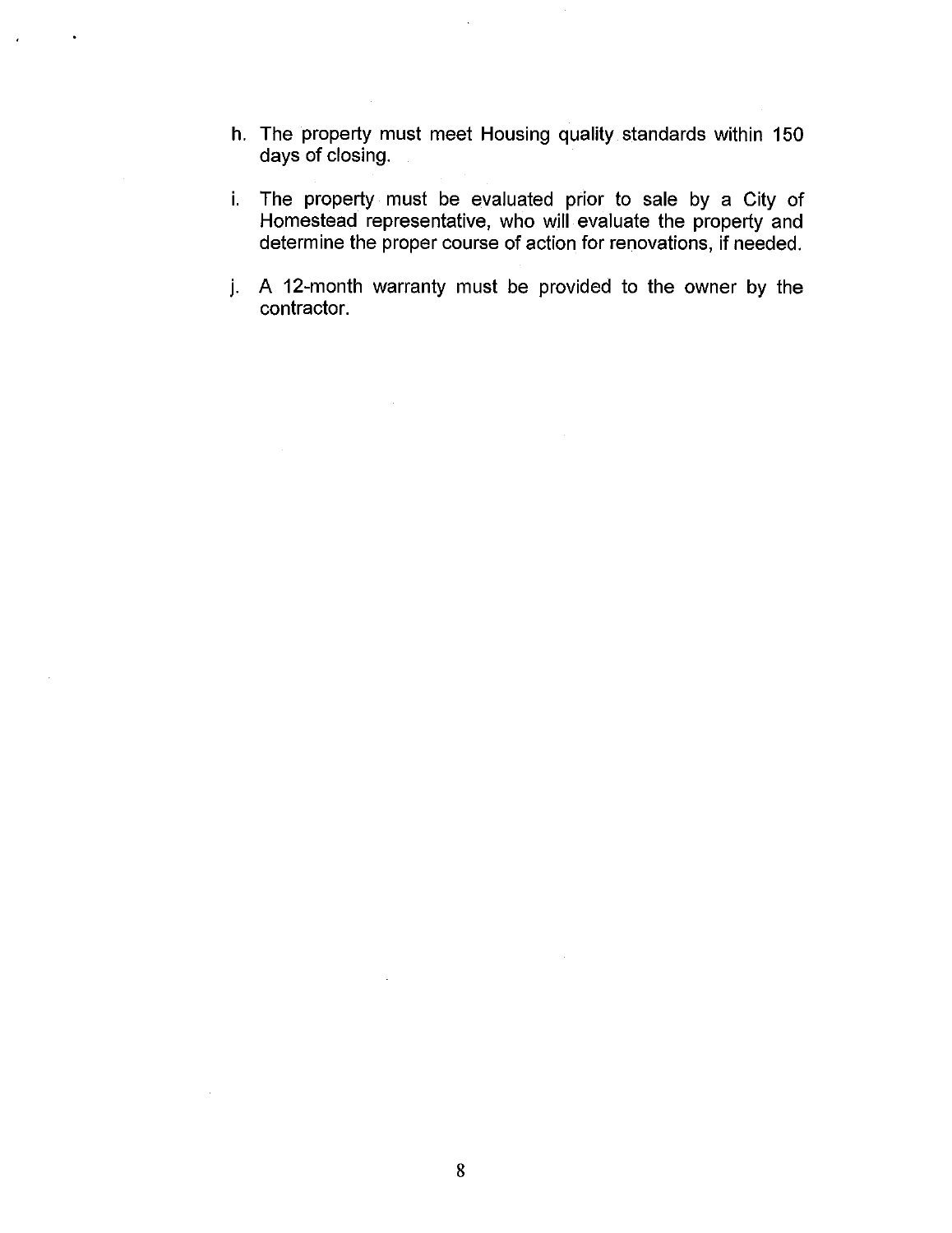#### **V. Maximum Assistance**

The maximum amount of Purchase / Rehabilitation Rental Program funds that may be provided to any one applicant will be based on the total number of units to be acquired.

The maximum amount of closing costs and prepaid expenses paid through this program may not exceed 2 percent of the maximum sales price for the Purchase / Rehabilitation Rental Program. All closing costs are subject to review by the City of Homestead prior to closing.

## **C. Down Payment Assistance Program Policy Guidelines**

#### **I. Program Description**

The Down Payment Assistance (DPA) Program is a component of NSP and provides DPA to low-income (LI) applicants who earn 120 percent or less of Area Median Income (AMI) according to HUD guidelines. DPA funds must be used to purchase an existing residential property that is foreclosured and is abandoned. The property must be purchased at a discount of at least 15 percent below appraised market value. Applicants must contribute at least \$1,500 towards the purchase of the house, with a maximum DPA of up to \$50,000 per household.

### **II. Eligible Applicants**

To be eligible to receive funding, the applicant must meet the following criteria:

- a. Applicants must use the home as their primary residence.
- b. Applicants must be able to secure conventional financing to fund the balance of the mortgage.
- c. Applicants must complete a HUD-approved, 8-hour homebuyer education course.
- d. Applicants must contribute at least \$1,500 toward the purchase price at closing.
- e. Applicants must be employed and have an established credit history.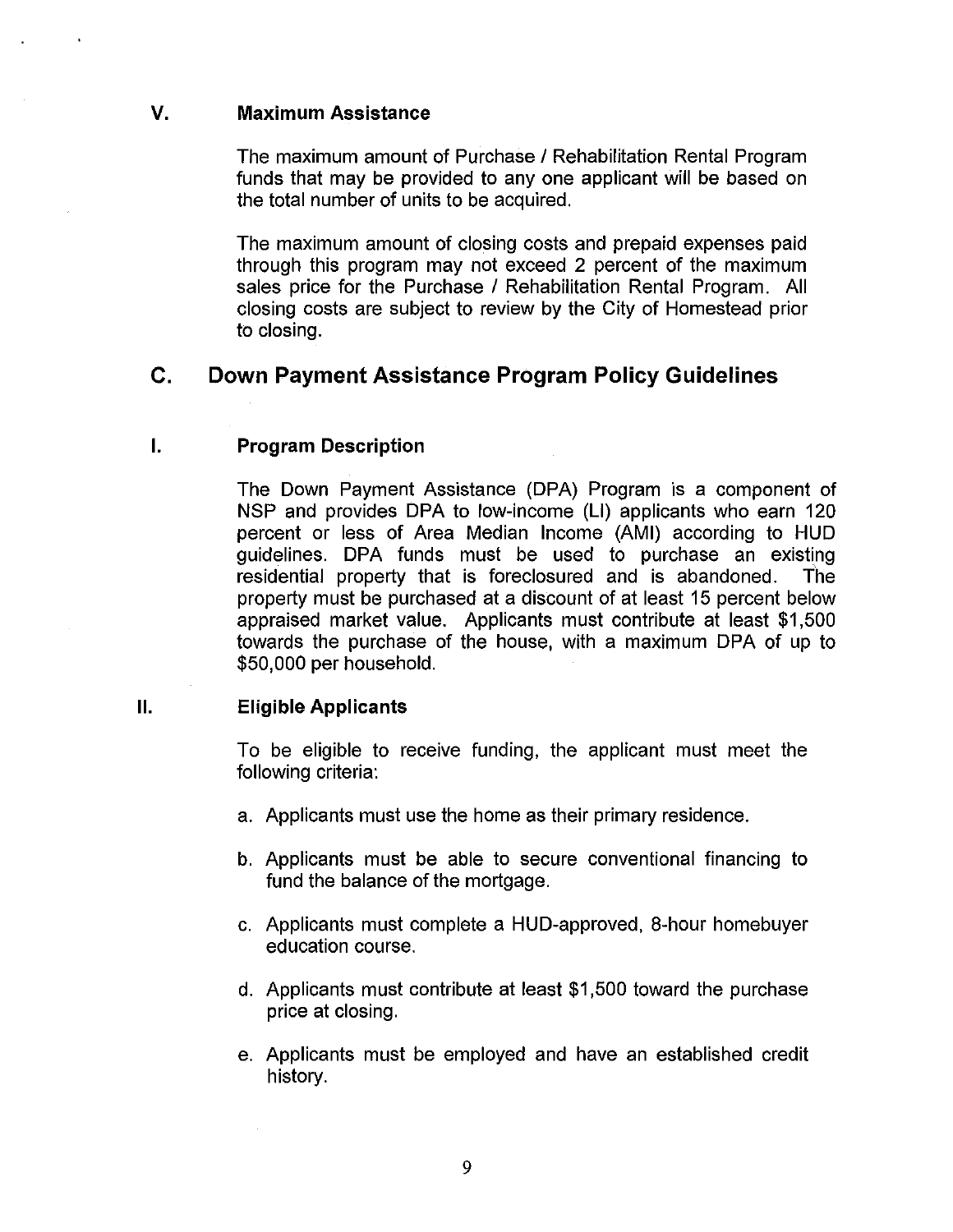- f. Applicants must be U.S. citizens or have permanent residency immigration status.
- h. Applicants income must fall within the following income limits for FY 2009 (income limits increase proportionately with family size):

|                  | Family   | Family | Family | Family                         | Family   | Family   |
|------------------|----------|--------|--------|--------------------------------|----------|----------|
|                  | of 1     | of 2   | of 3   | of 4                           | of 5     | of 6     |
| Income<br>Limits | \$56,600 |        |        | \$64,700   \$72,800   \$80,900 | \$87,350 | \$93,800 |

## **Ill. Uses of Program Funds**

DPA funds must be used to purchase a residential property within the incorporated limits of the City of Homestead. The property must be foreclosed and be abandoned, and the property must be purchased at a discount of at least 15 percent.

The amount of assistance shall not \$50,000 and shall not be more than what is needed to complete the purchase and bring the home up to minimum Housing quality standards.

DPA funds may be used for the following:

- a. The purchase of property within the City of Homestead that has been foreclosed and abandoned up to a total of \$50,000 and is within the NSP targeted ZIP Codes 33030, 33033, or 33035.
- b. Due diligence to determine property ownership and encumbrances.
- c. Environmental reviews of the property, if necessary.
- d. Closing costs and commissions as approved by the City of Homestead prior to closing.
- e. Other reasonable costs necessary to purchase the property as authorized by the City of Homestead.
- f. Cost to repair the house and bring it into compliance with minimum housing quality standards.

### **IV. Eligible Properties**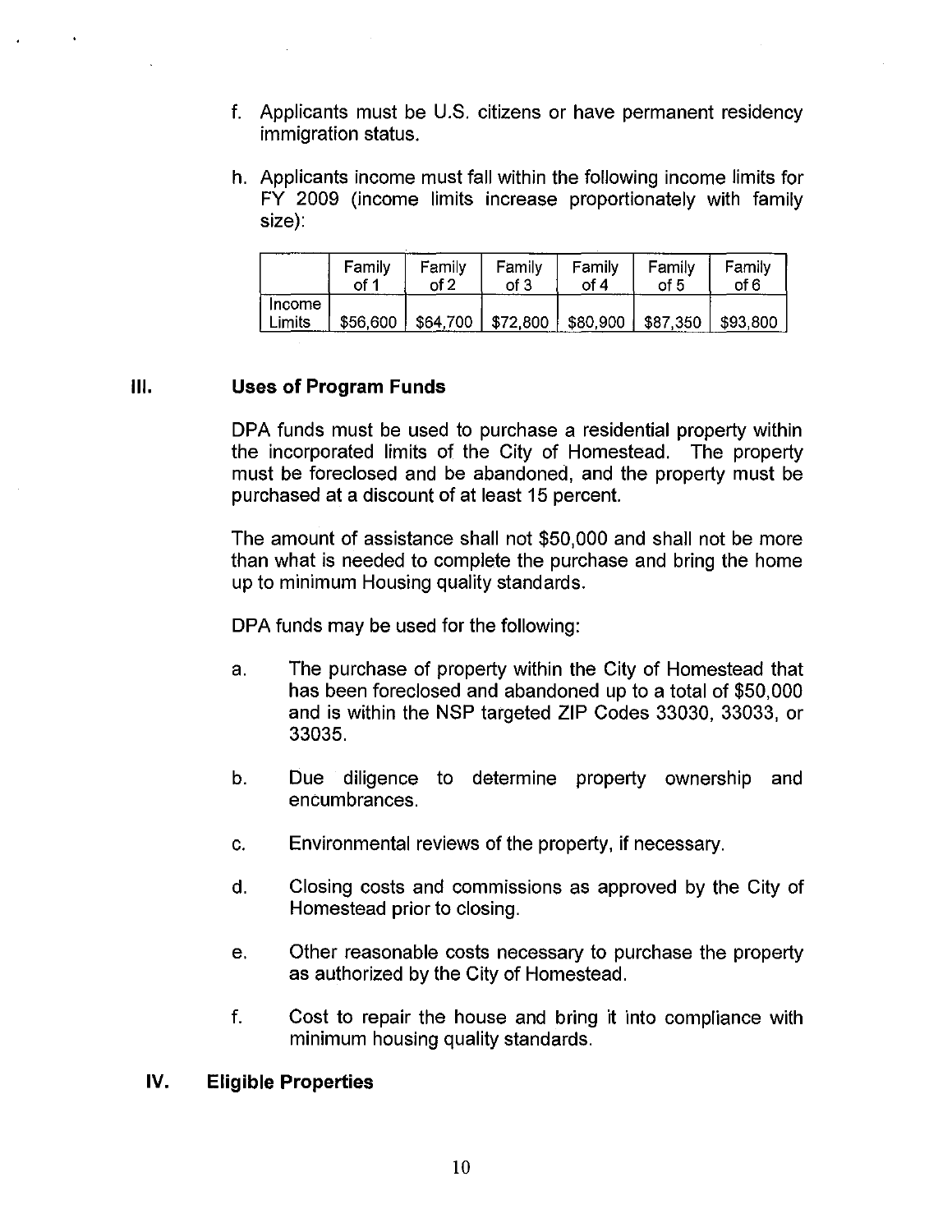All properties purchased using DPA must meet the following criteria

- a. The property must be located within the incorporated City of Homestead within the NSP targeted ZIP Codes 33030, 33033, or 33035.
- b. The property must be an existing single-family residence, townhouse or condominium.
- c. The property must be foreclosured and be abandoned according to NSP definitions.
- d. The property must be vacant.
- e. The total cost of the house must conform to the mortgage limits established by FHA for Miami-Dade County.
- f. The property must be purchased at a minimum discount of 15 percent below appraised value.
- g. Mobile homes and manufactured homes are ineligible to receive DPA.
- h. The property must meet minimum housing quality standards within 120 days of closing.
- i. The property must be evaluated prior to sale by a City of Homestead representative, who will evaluate the property and determine the proper course of action for renovations, if needed.

#### **V. Maximum Assistance**

The maximum amount of DPA that may be provided to any one applicant is \$50,000, which does not include the \$1,500 contribution required of program participants. DPA funds may not constitute more than 50 percent of the total financing required to purchase the home.

The maximum amount of closing costs and prepaid expenses paid through this program may not exceed 2 percent of the maximum sales price. All closing costs are subject to review by the City of Homestead prior to closing.

# **D. Demolition Program Policy Guidelines**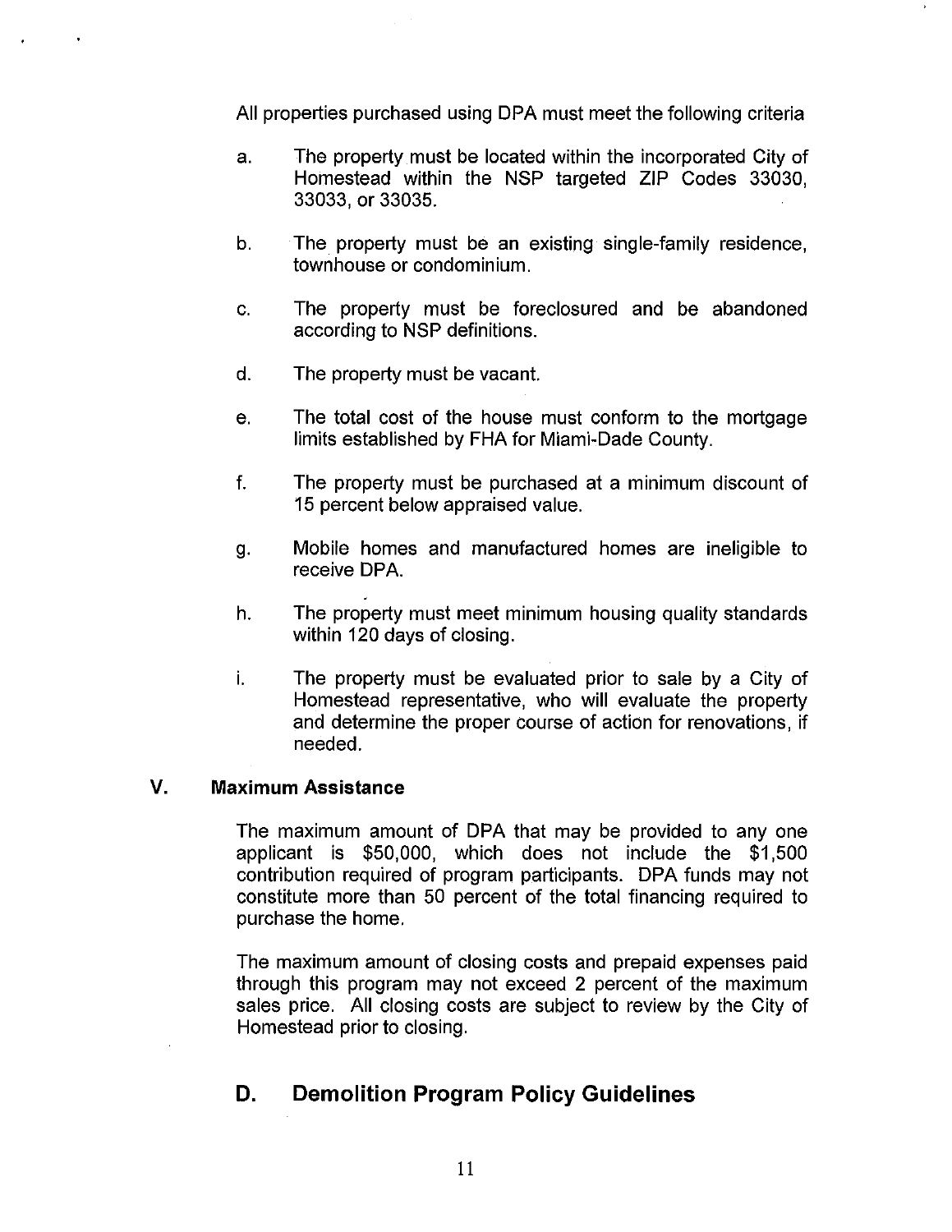## **I. Program Description**

The Demolition Program is a component of NSP and provides funds to demolish vacant and abandoned residential buildings in the designated NSP target area(s). Demolition Program participants must agree to create affordable housing on the property or return the NSP funds to the City upon sale or transfer of the property, or after 10 years if such housing is not created. If such housing is created, the assistance is offered at 0 percent interest for 25 years. After the 25-year period expires, the loan will amortize monthly over a 5-year period until completely forgiven. The loan is secured through a mortgage, note, and land use restriction agreement. NSP funds may also be used for involuntary demolitions of vacant property through the City's Code Enforcement process. The property must be in ZIP Code 33030.

#### **II. Eligible Applicants**

To be eligible to receive funding, the applicant must meet the following criteria:

For voluntary participants:

- a. The property must be residential.
- b. The applicant must own the property as evidenced through a title search.
- c. Properties owned by more than one person can only receive demolition funds after obtaining signed consent from all owners.
- d. The improvements to the property must be blighted and abandoned.
- e. The improvements to the property must not be historic unless representing an immediate threat to the health, safety and welfare of the community, or be in such a state of disrepair as to necessitate demolition.
- i. For purpose of this program, any affordable housing created on the demolished property must benefit residents whose income does not exceed the following FY 2009 limits (income limits increase proportionately with family size):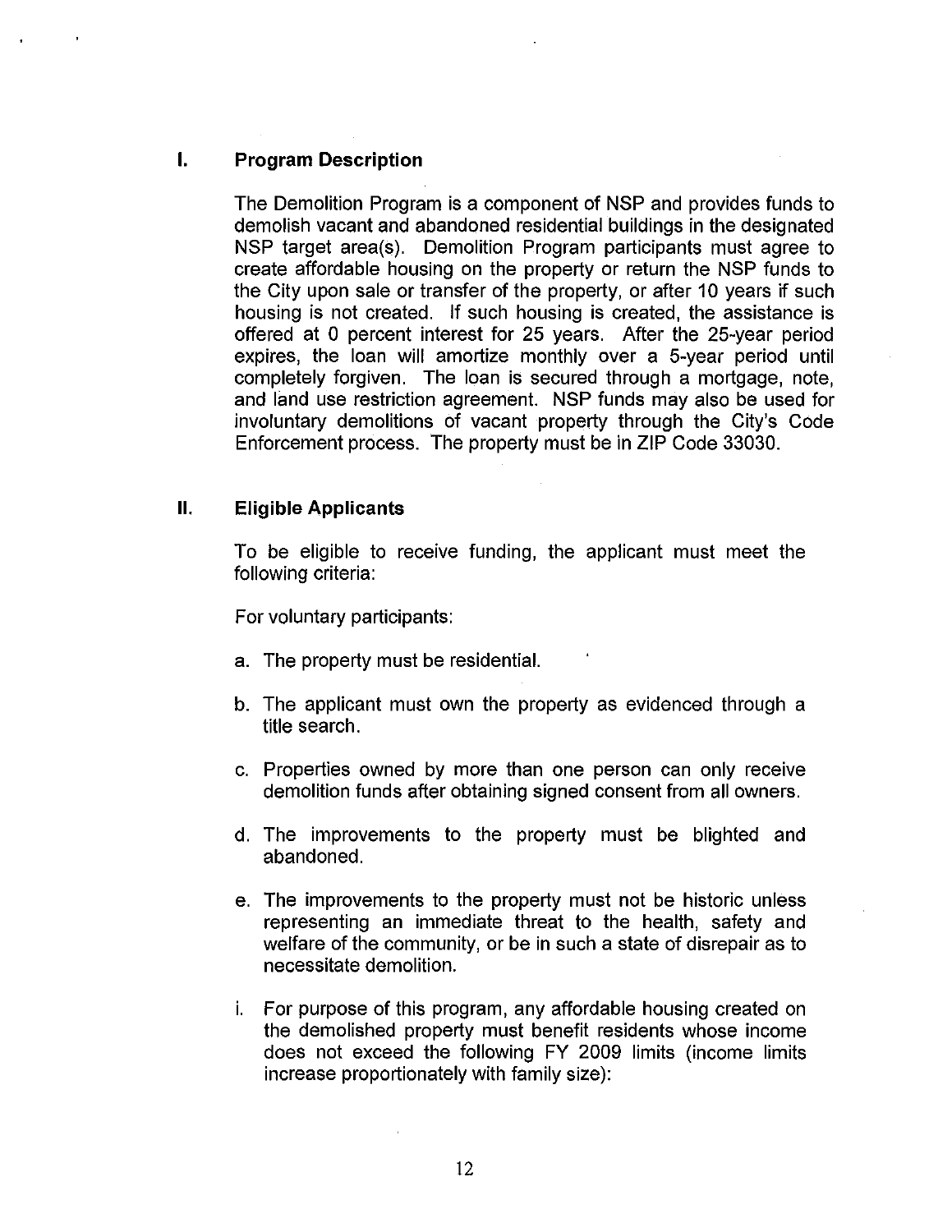|                         | Family   | Family   | Family                 | Family   | Family   | Family   |
|-------------------------|----------|----------|------------------------|----------|----------|----------|
|                         | of 1     | of 2     | of 3                   | of 4     | of 5     | of 6     |
| <b>Income</b><br>Limits | \$56,600 | \$64,700 | $\frac{1}{2}$ \$72,800 | \$80,900 | \$87,350 | \$93,800 |

For involuntary participants:

- a. The property must be residential.
- b. The property must have gone through the Code Enforcement process leading to a demolition order.

#### **Ill. Uses of Program Funds**

All program funds must be used to demolish blighted and abandoned residential buildings in the targeted NSP abandoned residential buildings in the targeted NSP neighborhood(s). NSP funds will be paid directly to contractors and vendors to complete the demolitions. Property owners will not receive NSP funds directly.

Funds may be used for the following:

- a. The demolition of residential properties within the incorporated City of Homestead that are blighted within the NSP targeted ZIP code 33030.
- b. Due diligence to determine property ownership and encumbrances.
- c. Environmental reviews of the property.
- d. Grading and seeding of the vacant site, and removal of all debris, construction-related or otherwise.
- e. Other reasonable costs necessary to demolish residential properties.

Funds may not be used for the following:

- a. Demolition of occupied buildings.
- b. Permanent relocation of occupants.

#### IV. **Eligible Properties**

All properties to be considered for demolition must meet the following criteria: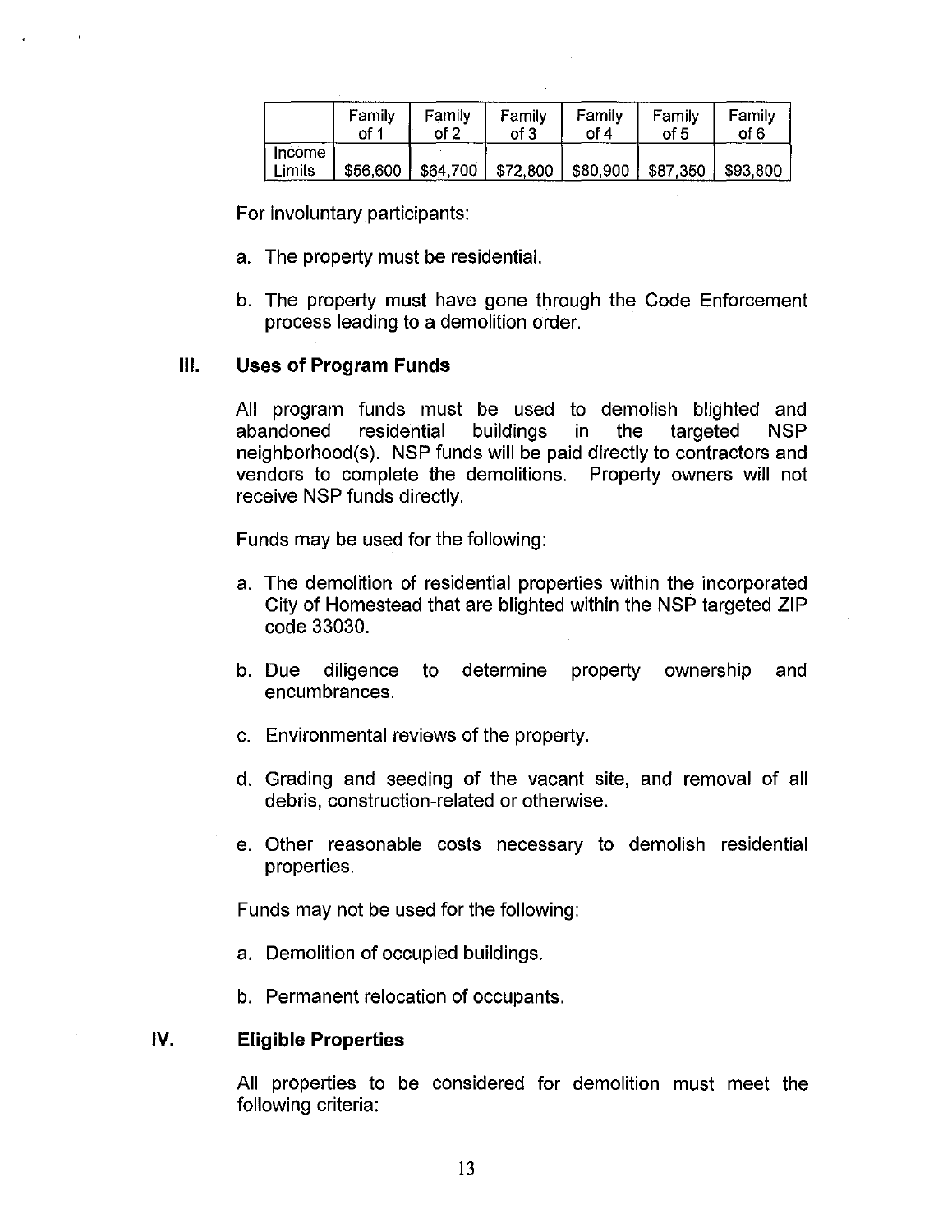- a. The property must be located within the incorporated City of Homestead within the NSP targeted ZIP Code 33030.
- b. The property must be residential.
- c. The property must be blighted, abandoned, and vacant.
- d. The property must be located within the NSP target zone(s).

## **V. Maximum Assistance**

Assistance will be provided in an amount necessary to demolish all residential improvements and will include the cost to grade, clean, and sod the property.

 $\sim$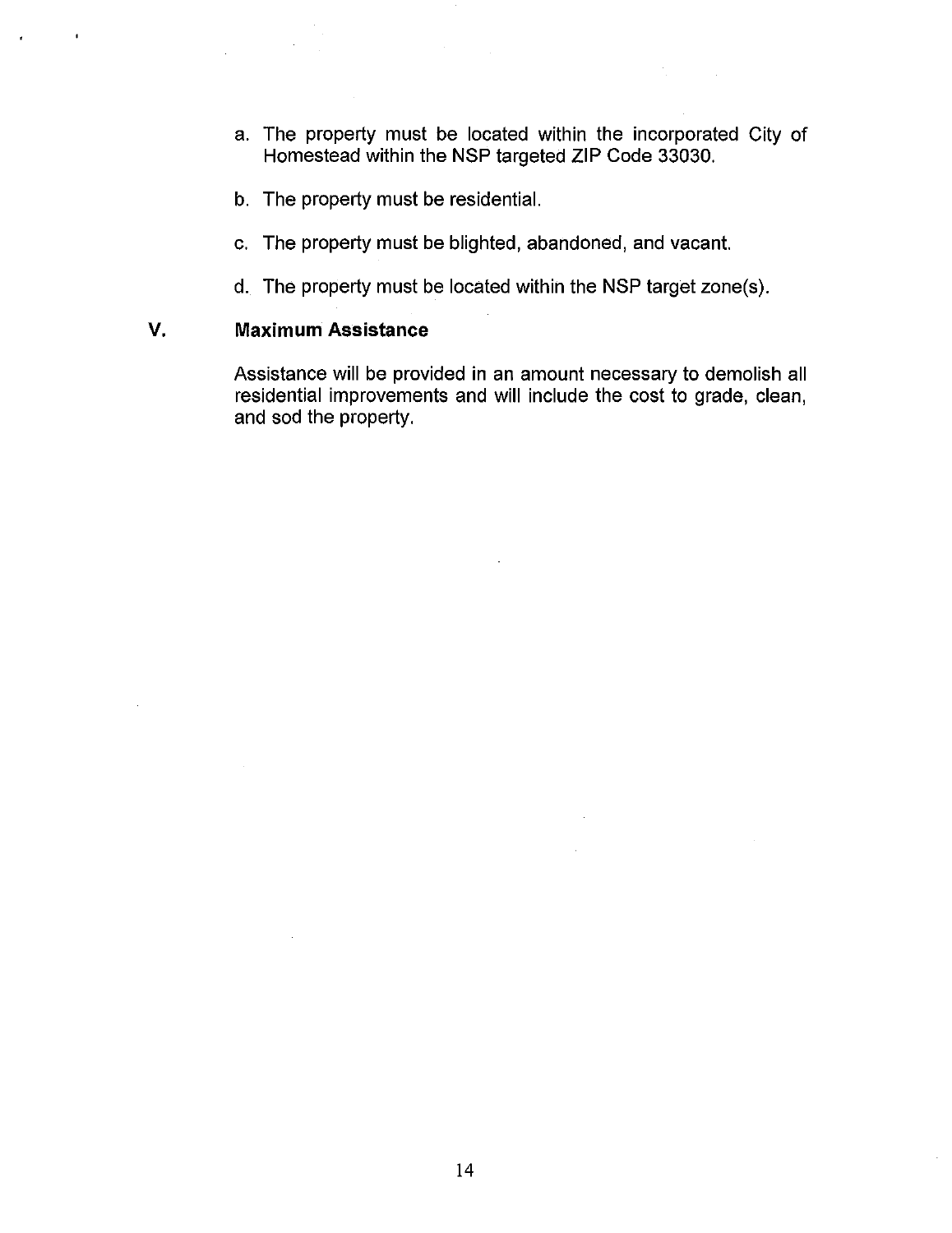#### **VI. Terms and Conditions Specific to Demolition**

The program assistance will be in the form of a mortgage, note, and land use restriction agreement. After demolition, affordable housing must be constructed on the property within 10 years. "Affordable" in the Demolition Program means families who earn 120 percent or less of Area Median Income (AMI). If, at the end of 10 years from the date of demolition, the property owner has not constructed affordable housing on the site, or the property is sold or transferred in that time for non-LMI housing, the NSP funds must be returned to the City of Homestead.

The affordability period is 25 years from the date of demolition and can be conveyed to eligible LMI homebuyers. After expiration of the affordability period, the loan will amortize each month in equal installments until completely forgiven over a period of 5 years. If the property is sold within the initial 25-year affordability period the entire amount of the mortgage is due to the City of Homestead. If the property is sold after the 25-year affordability period but within the 5-year amortization period, the outstanding balance is due to the City of Homestead. If the property is not used for the intended purpose as set forth in the mortgage and note, this shall constitute a default of said mortgage and note, and the outstanding balance in the mortgage and note is due and payable to the City of Homestead.

In the event of an involuntary demolition authorized by Code Enforcement proceedings, the terms of the NSP will be applied to the property. In the event the property is deeded to the City of Homestead, the City will either develop affordable housing on the site or sell the property and refund the cost of demolition to the NSP.

## **E. Terms and Conditions**

The program assistance will be in the form of a mortgage, note, and land use restriction agreement. The interest rate will be 0 percent. The affordability period is 25 years. After expiration of the 25-year affordability period, the loan will amortize each month in equal installments for five additional years until completely forgiven. If the property is sold within the initial 25-year affordability period the entire amount of the mortgage is due to the City of Homestead. If the property is sold after the 25-year affordability period but within the 5-year amortization period, the outstanding balance is due to the City of Homestead. If the property is not used for the intended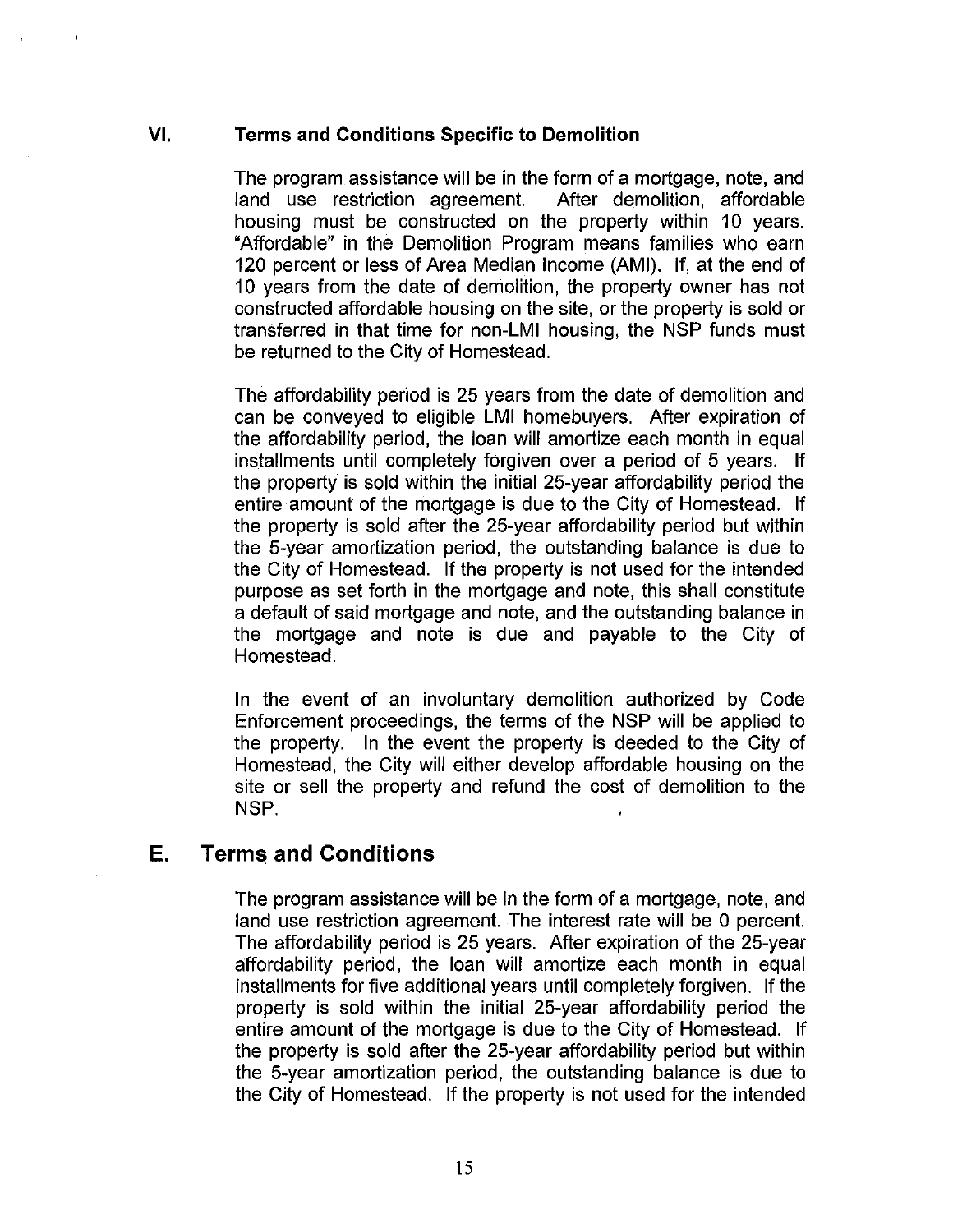purpose as set forth in the mortgage and note, this shall constitute a default of said mortgage and note, and the outstanding balance in the mortgage and note is due and payable to the City of Homestead.

The City of Homestead will hold first position unless expressly subordinated by the City of Homestead. If additional financing is required, the mortgage must be a fixed rate loan not to exceed % percent over Fannie Mae (FNMA) or Freddie Mac (FHLMC) 60-day delivery rate as of lock-in date. Balloons and negatively amortized first mortgages are not eligible. Owner financing is not eligible.

The buyer or seller may not pay origination/points/discount fees in excess of one point.

# **F. Application Process**

Applications for assistance will be accepted when funds are available and following public advertising. Applications will be reviewed by staff from the City of Homestead or designee for adherence to program guidelines.

# **G. Evaluation and Underwriting**

The City Manager of the City of Homestead or designee is authorized to approve eligible applicants in conformance with the NSP regulations consistent with these policy guidelines. The City of Homestead will take a secondary position behind the primary lender. The City reserves the right to evaluate the first-position loan prior to closing to ensure that the loan is conventional and non-predatory. The City will not provide assistance to subprime loans.

# **H. Closing Costs**

When all conditions of the sale of property have been met, the City of Homestead will coordinate a reasonable closing date and time with the closing agent and lender, if applicable. A proposed HUD-1 closing statement must be submitted to the City of Homestead for review two weeks prior to closing to determine the proper allocation of funds. The City of Homestead or designee will prepare the mortgage, note and land use restriction agreement documents and send them to the closing agent along with the program funding.

Funds necessary for rehabilitation will be distributed directly to the contractor and will not pass through the applicant.